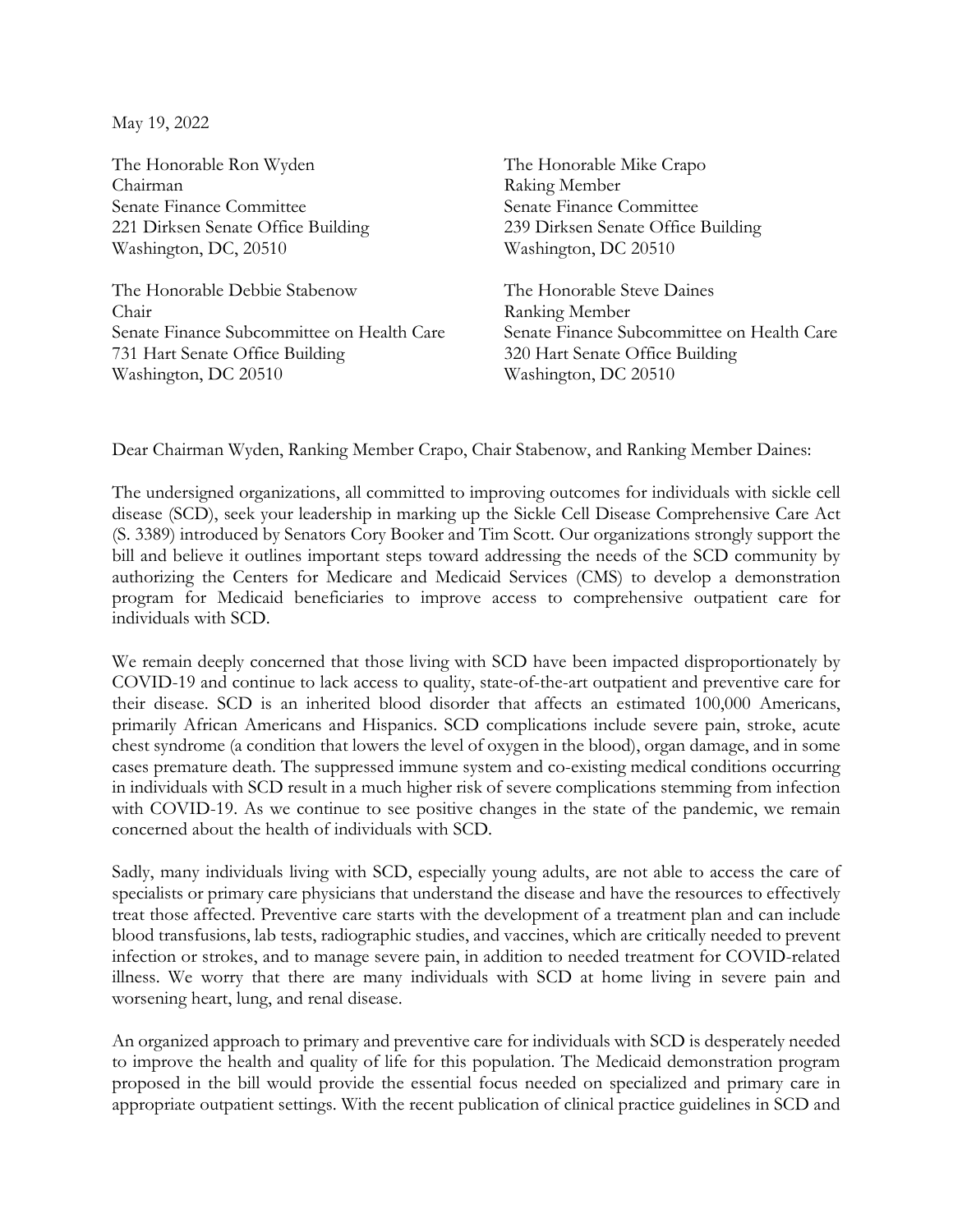approvals of new treatments for SCD and more in the pipeline, there is no better time than now to improve the SCD community's access to state-of-the-art care.

Additionally, the proposed demonstration program addresses the priority areas highlighted in CMS' recently released action plan to address health equity. The SCD demonstration program has the capability to eliminate disparities in health care quality and access for this extremely vulnerable population, which in turn, could serve as a model for CMS' multifaceted efforts to improve health equity and eliminate disparities.

Now is the time to initiate this program. We need your leadership to advance the bill in your committee. Our organizations are committed to seeking cosponsors and working with the committees of jurisdiction to move the policy and program forward.

Please consider all of the organizations listed below as a resource and keep us apprised on how we can assist you. Thank you again for your efforts to improve the lives of individuals with this debilitating disease.

## AABB

Agios Pharmaceuticals Alpert Medical School of Brown University American Academy of Pediatrics American College of Emergency Physicians American College of Obstetricians and Gynecologists American Heart Association American Psychological Association American Public Health Association American Red Cross American Society for Clinical Pathology American Society for Reproductive Medicine American Society for Transplantation and Cellular Therapy American Society of Hematology American Society of Pediatric Hematology/Oncology American Thoracic Society ASH Research Collaborative Association of Pediatric Hematology/Oncology Nurses Association of Maternal & Child Health Programs Association of Public Health Laboratories Axis Advocacy Beam Therapeutics Black Women's Health Imperative bluebird bio Bridging the Gap-Adult Sickle Cell Disease Foundation of Nevada Cayenne Wellness Center | Sickle Cell Education, Support, and Advocacy Forma Therapeutics Foundation for Sickle Cell Disease Research Global Blood Therapeutics Graphite Bio Greater Boston Sickle Cell Disease Association